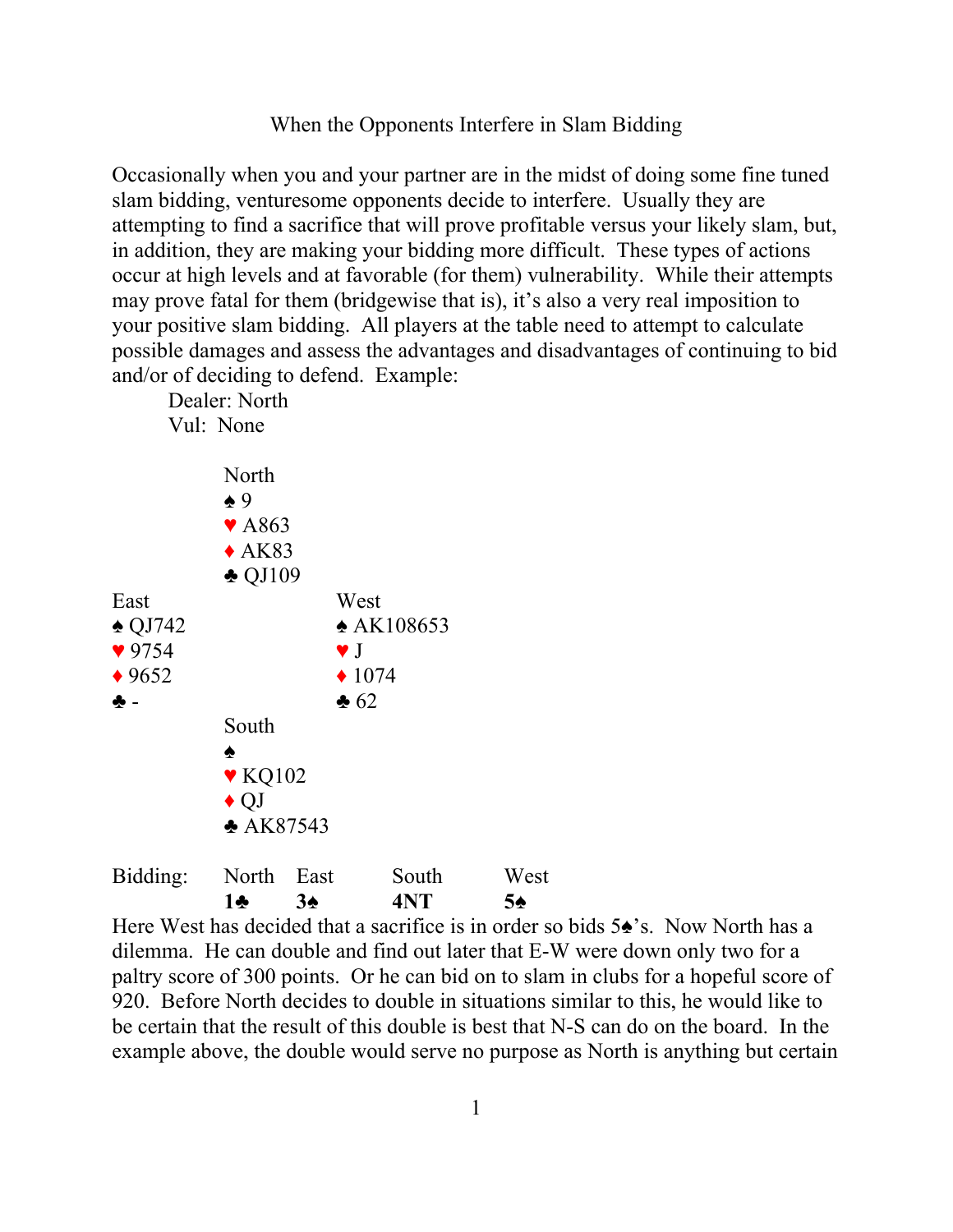and South would have to assume that the double by his partner is a penalty double and thus would subsequently pass.

On the other hand, if North would like to continue to explore for a slam in clubs, the problem is how to show his Aces....with the traditional method being to pass with no Aces or bid the cheapest suit possible that contains an Ace, and so on up the line. This method is quite obvious lacking so bridge players have devised their own conventional means for showing Aces. These conventions and/or methods are explained below. They are not complicated or involved with a lot of memorization, but bridge players do need to choose one convention for such situations.

**DEPO** stands for **D**ouble **E**ven-**P**ass **O**dd. Using this convention, a double shows an even number of Aces ....zero, two or four. Pass shows an odd number of Aces... one or three. Using DEPO in the above example North would double to show an Even Number of Aces.

**DOPE** stands for **D**ouble **O**dd-**P**ass **E**ven. It is just the opposite of DEPO as described above. A Double shows an odd number of Aces, and a Pass shows an even number of Aces. Using DOPE in the above example North would pass showing an even number of Aces.

**DOPI** stands for **D**ouble Zer**o**-**P**ass **1**. A Double would show zero Aces and Pass would show only one Ace. To show more than one Ace you would continue bidding up the line with each new bid showing an Ace. Thus, in the example above, since North has two Aces so he would bid 5NT. If North had three Aces, North would bypass 5NT (which shows two Aces) and bid 6♣ to show three. As you can **DOPI** should really be **D0P**1.

Some bridge players play Roman Keycard Blackwood where the King of trumps is considered an Ace so there are five Aces (called Keycards) in the deck. If you play RKC and there is interference after a 4NT bid, the responses change again. With **DEPO**, a double shows an even number of keycards and pass shows an odd number. With **DOPI** a double usually shows 0 (zero) or 3 keycards while pass shows 1(one) or 4 keycards. The next higher suit would then shows two keycards without the Queen while skipping a suit would show two keycards with the Queen. And with **DOPE,** double would show an odd number of keycards while pass shows an even number of keycards.